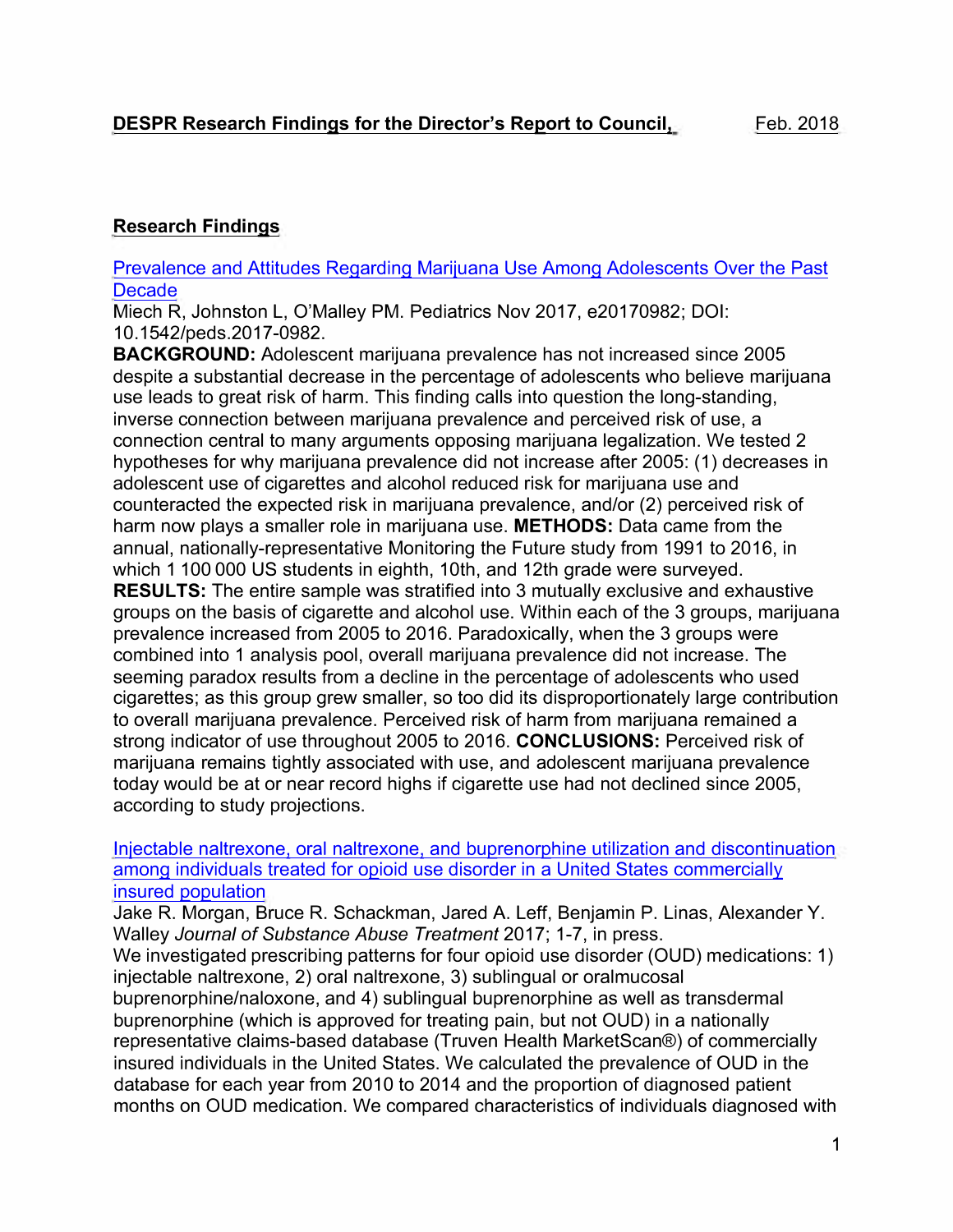**OUD who did and did not receive these medications with bivariate descriptive statistics. Finally, we fit a Cox proportional hazards model of time to discontinuation of therapy as a function of therapy type, controlling for relevant confounders. From 2010 to 2014, the proportion of commercially insured individuals diagnosed with OUD grew by fourfold (0.12% to 0.48% ), but the proportion of diagnosed patient-months on medication decreased from 25% in 2010 (0.05% injectable naltrexone, 0.4% oral naltrexone, 23.1 % sublingual or oral mucosal buprenorphine/naloxone, 1.5% sublingual buprenorphine, and 0% transdermal buprenorphine) to 16% in 2014 (0.2% injectable naltrexone, 0.4% oral naltrexone, 13.8% sublingual or oral mucosal buprenorphine/naloxone, 1.4% sublingual buprenorphine, and 0.3% transdermal buprenorphine). Individuals who received medication therapy were more likely to be male, younger, and have an additional substance use disorder compared with those diagnosed with OUD who did not receive medication therapy. Those prescribed injectable naltrexone were more often male, younger, and diagnosed with additional substance use disorders compared with those prescribed other medications for opioid use disorder (MOUDs). At 30 days after initiation, 52% for individuals treated with injectable naltrexone, 70% for individuals treated with oral naltrexone, 31 % for individuals treated with sublingual or oral mucosal buprenorphine/naloxone, 58% for individuals treated with sublingual buprenorphine, and 51 % for individuals treated with transdermal buprenorphine discontinued treatment. In the Cox proportional hazard model, use of injectable naltrexone, oral naltrexone, sublingual buprenorphine, and transdermal buprenorphine were all associated with significantly greater hazard of discontinuing therapy beginning N30 days after MOUD initiation (HR=2.17, 2.54, 1.15, and 2.21, respectively, 95% Cls 2.04-2.30, 2.45-2.64, 1.10-1.19, and 2.11-2.33), compared with the use of sublingual or oral mucosal buprenorphine/naloxone. This analysis demonstrates that the use of evidence-based medication therapies has not kept pace with increases in OUD diagnoses in commercially insured populations in the United States. Among those who have been treated, discontinuation rates N30 days after initiation are high. The proportion treated with injectable naltrexone, oral naltrexone, and transdermal buprenorphine grew over time but remains small, and the discontinuation rates are higher among those treated with these medications compared with those treated with sublingual or oral mucosal buprenorphine/naloxone. In the face of the opioid overdose and addiction crisis, new efforts are needed at the provider, health system, and policy levels so that MOUD availability and uptake keep pace with new OUD diagnoses and OUD treatment discontinuation is minimized.** 

#### **Association Of Prescription Drug Monitoring Program Use With Opioid Prescribing And Health Outcomes: A Comparison Of Program Users And Non-Users.**

**Deyo, Richard A; Hallvik, Sara E; Hildebran, Christi; Marino, Miguel; Springer, Rachel; Irvine, Jessica M; O'Kane, Nicole; Van Otterloo, Joshua; Wright, Dagan A; Leichtling, Gillian; Millet, Lisa M; Carson, Jody; Wakeland, Wayne; McCarty, Dennis. J Pain. 2017; Oct. 17.** 

**Prescription drug monitoring programs (PDMPs) are a response to the prescription opioid epidemic, but their impacts on prescribing and health outcomes remain unclear, with conflicting reports. We sought to determine if prescriber use of Oregon's prescription drug monitoring program (POMP) led to fewer high-risk opioid prescriptions**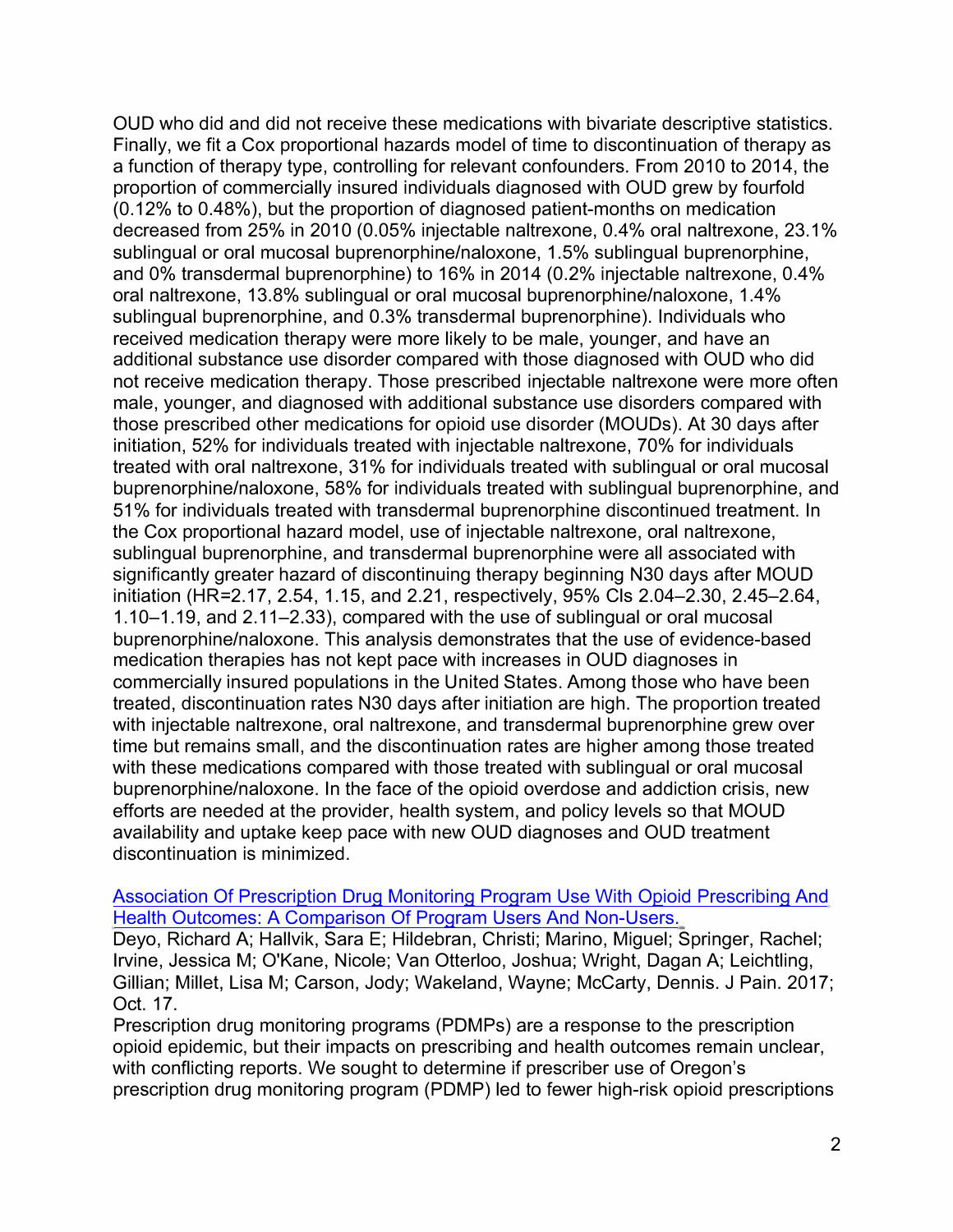**or overdose events. We conducted a retrospective cohort study from October, 2011 through October, 2014, using statewide POMP data, hospitalization registry, and vital records. Early POMP registrants (n**=**927) were matched with clinicians who never registered during the study period, using baseline prescribing metrics in a propensity score. Generalized estimating equations were used to examine prescribing trends following POMP registration, using 2-month intervals. We found a statewide decline in measures of per capita opioid prescribing. However, compared with non-registrants, POMP registrants did not subsequently have significantly fewer patients receiving highdose prescriptions; overlapping opioid and benzodiazepine prescriptions, inappropriate prescriptions, prescriptions from multiple prescribers, or overdose events. At baseline, frequent POMP users wrote fewer high-risk opioid prescriptions than infrequent users; this persisted during follow-up with few significant group differences in trend. Thus, although opioid prescribing declined statewide after implementing the POMP, registrants did not demonstrate greater declines than non-registrants. Factors other than POMP use may have had greater influence on prescribing trends. Refinements in the POMP program and related policies may be necessary to increase POMP impact.** 

### **Cumulative Contextual Risk At Birth And Adolescent Substance Initiation: Peer Mediation Tests.**

**Mason, W Alex; Patwardhan, Irina; Smith, Gail L; Chmelka, Mary B; Savolainen, Jukka;**  January, Stacy-Ann A; Miettunen, Jouko; Järvelin, Marjo-Riitta. Drug Alcohol Depend. **2017; 177(8): 291-298.** 

**Children who experience multiple adversities, such as prenatal exposure to drugs and poverty, early in development are at increased risk for the early initiation of alcohol and cigarette use. However, studies that examine potentially malleable processes associated with substance use initiation in the context of exposure to cumulative stressors are scant. This study examined associations between cumulative contextual risk at birth and initiation of alcohol and cigarette use in adolescence, testing childhood peer marginalization and peer aggression and behavior problems as mediating mechanisms. Analyses further adjusted for fearfulness/inhibition and hyperactivity/distractibility to determine if the hypothesized mediating mechanisms were significant after accounting for temperamental characteristics associated with substance initiation. Participants were 6190 adolescents from the Northern Finland Birth Cohort 1986 Study. Data were collected on cumulative contextual risk (parent reports), substance initiation (adolescent reports), childhood peer processes and behavior problems (teacher reports), and temperamental characteristics (teacher reports). Novel discrete-time survival mediation analysis was conducted to test the hypothesized mediating mechanisms. Initial analyses showed that the associations between cumulative contextual risk and both alcohol and cigarette initiation were mediated by childhood peer processes and behavior problems; however, the indirect effects became statistically non-significant after adding the temperament variables, which themselves predicted substance initiation. Targeting peer processes may not be an effective way to interrupt pathways leading from early contextual risk to substance initiation. Instead, early screening and intervention efforts to delay substance initiation may need to be tailored to the individual temperamental characteristics of targeted participants.**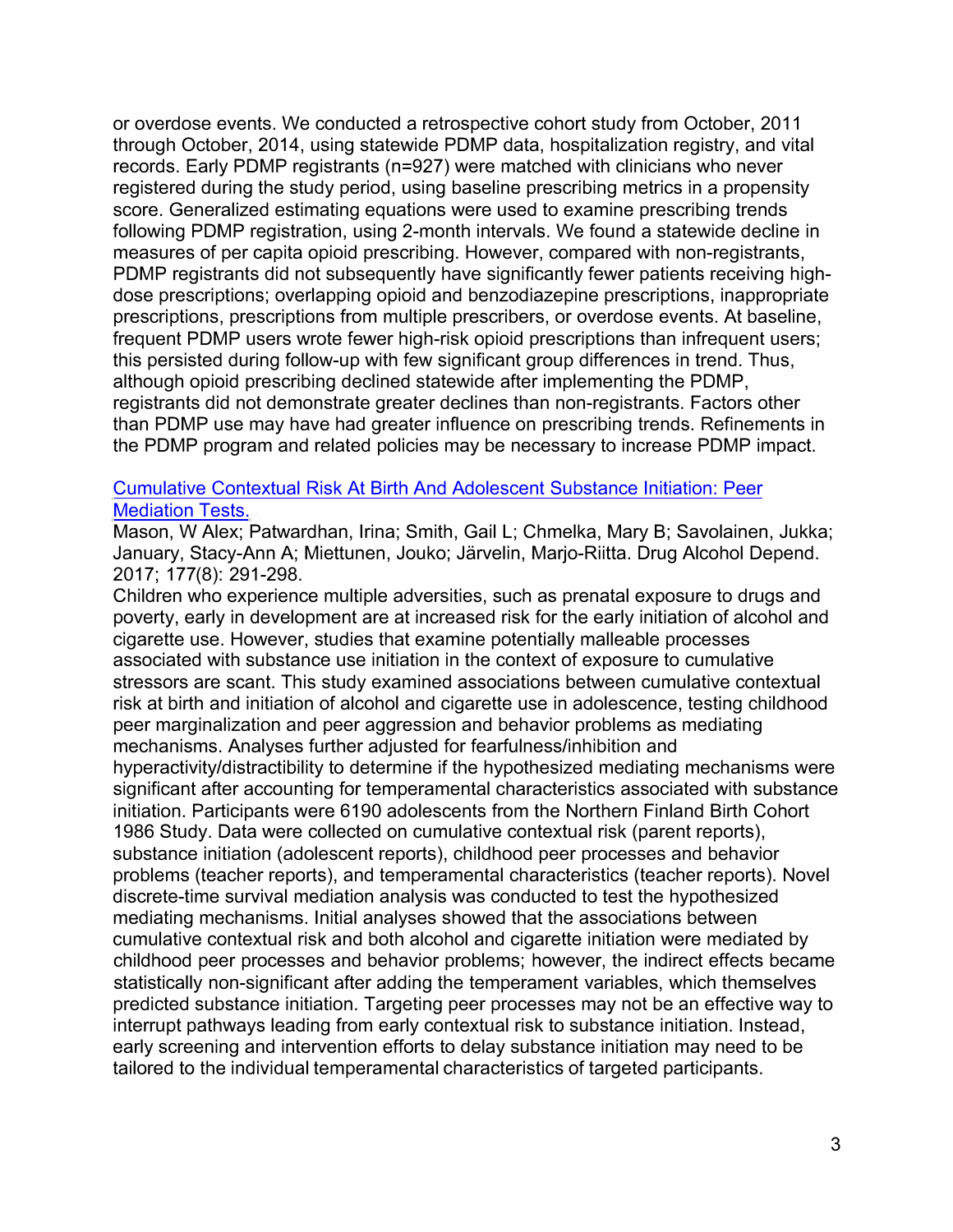**Time-specific And Cumulative Effects Of Exposure To Parental Externalizing Behavior On Risk For Young Adult Alcohol Use Disorder.** 

Edwards, Alexis C; Lönn, Sara L; Karriker-Jaffe, Katherine J; Sundquist, Jan; Kendler, **Kenneth S; Sundquist, Kristina. Addict Behav. 2017; 72(9): 8-13.** 

**Previous studies indicate that parental externalizing behavior (EB) is a robust risk factor for alcohol use disorder (AUD) in their children, and that this is due to both inherited genetic liability and environmental exposure. However, it remains unclear whether the effects of exposure to parental EB vary as a function of timing and/or chronicity. We identified biological parents with an alcohol use disorder, drug abuse, or criminal behavior, during different periods of their child's upbringing, using Swedish national registries. Logistic regression was used to determine whether the effect of parental EB exposure during different developmental periods differentially impacted children's risk for young adult AUD (ages 19-24). In addition, we tested how multiply affected parents and/or sustained exposure to affected parents impacted risk. While parental EB increased risk for young adult AUD, timing of exposure did not differentially impact risk. Having a second affected parent increased the risk of AUD additionally, and sustained exposure to parental EB across multiple periods resulted in a higher risk of young adult AUD than exposure in only one period. In this well-powered population study, there was no evidence of "sensitive periods" of exposure to national registry-ascertained parental EB with respect to impact on young adult AUD, but sustained exposure was more pathogenic than limited exposure. These findings suggest developmental timing does not meaningfully vary the impact, but rather there is a pervasive risk for development of young adult AUD for children and adolescents exposed to parental EB.** 

### **A Developmental Etiological Model For Drug Abuse In Men.**

**Kendler, Kenneth S; Ohlsson, Henrik; Edwards, Alexis C; Sundquist, Jan; Sundquist, Kristina. Drug Alcohol Depend. 2017; 179(10): 220-228.** 

**We attempt to develop a relatively comprehensive structural model of risk factors for drug abuse (DA) in Swedish men that illustrates developmental and mediational processes. We examined 20 risk factors for DA in 48,369 men undergoing conscription examinations in 1969-70 followed until 2011 when 2.34% (n**=**1134) of them had DA ascertained in medical, criminal and pharmacy registries. Risk factors were organized into four developmental tiers reflecting i) birth, ii) childhood/early adolescence, iii) late adolescence, and iv) young adulthood. Structural equational model fitting was performed using Mplus. The best fitting model explained 47.8% of the variance in DA. The most prominent predictors, in order, were: early adolescent externalizing behavior, early adult criminal behavior, early adolescent internalizing behavior, early adult unemployment, early adult alcohol use disorder, and late adolescent drug use. Two major inter-connecting pathways emerged reflecting i) genetic/familial risk and ii) family dysfunction and psychosocial adversity. Generated on a first and tested on a second random half of the sample, a model from these variables predicted DA with an ROC area under the curve of 83.6%. Fifty-nine percent of DA cases arose from subjects in the top decile of risk. DA in men is a highly multifactorial syndrome with risk arising from familial-genetic, psychosocial, behavioral and psychological factors acting and interacting over development. Among the multiple predisposing factors for DA, a range**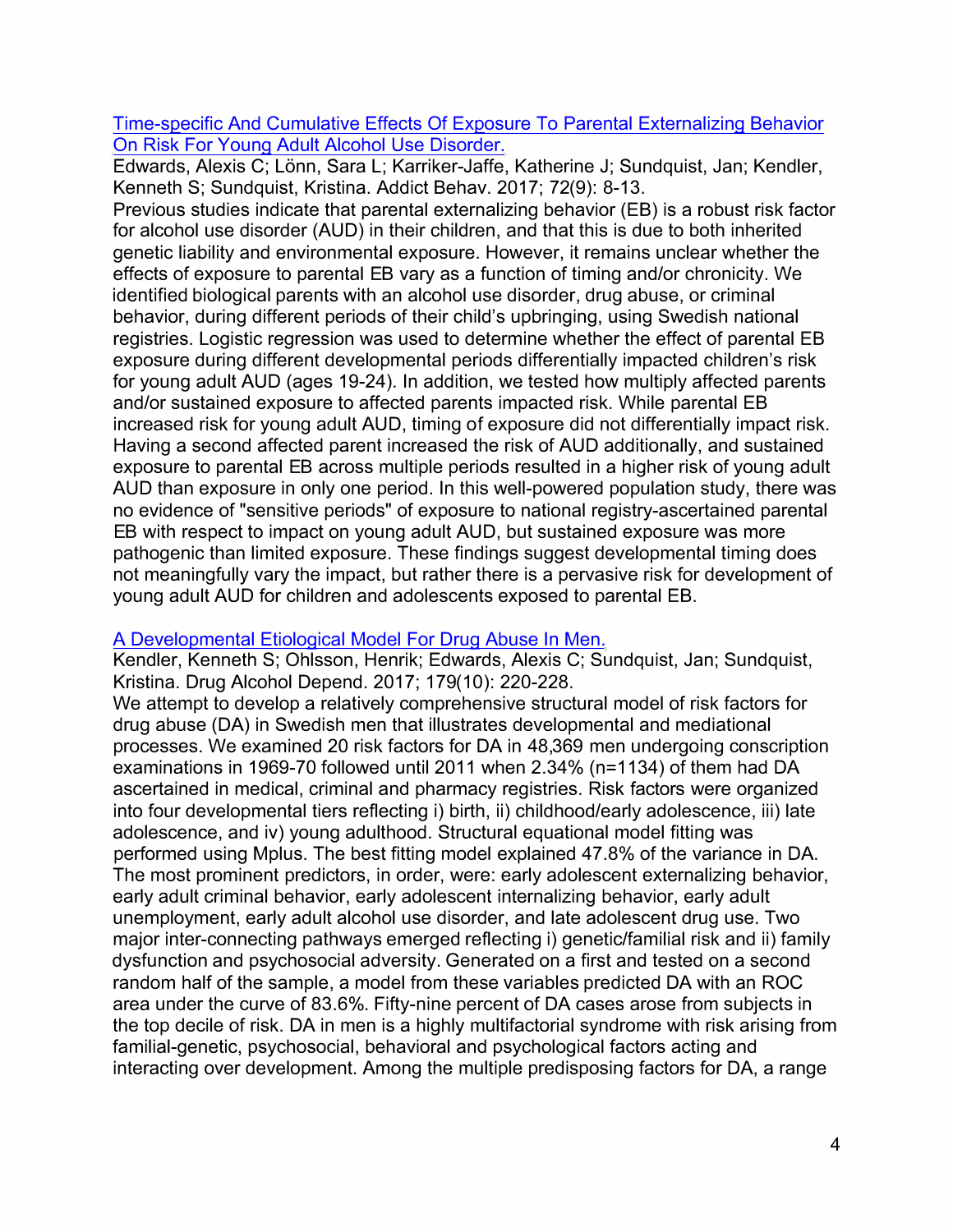**of psychosocial adversities, externalizing psychopathology and lack of social constraints in early adulthood are predominant.** 

## **A Developmental Etiological Model For Drug Abuse In Men.**

**Kendler, Kenneth S; Ohlsson, Henrik; Edwards, Alexis C; Sundquist, Jan; Sundquist, Kristina. Drug Alcohol Depend. 2017; 179(10): 220-228.** 

**We attempt to develop a relatively comprehensive structural model of risk factors for drug abuse (DA) in Swedish men that illustrates developmental and mediational processes. We examined 20 risk factors for DA in 48,369 men undergoing conscription examinations in 1969-70 followed until 2011 when 2.34% (n**=**1134) of them had DA ascertained in medical, criminal and pharmacy registries. Risk factors were organized into four developmental tiers reflecting i) birth, ii) childhood/early adolescence, iii) late adolescence, and iv) young adulthood. Structural equational model fitting was performed using Mplus. The best fitting model explained 47.8% of the variance in DA. The most prominent predictors, in order, were: early adolescent externalizing behavior, early adult criminal behavior, early adolescent internalizing behavior, early adult unemployment, early adult alcohol use disorder, and late adolescent drug use. Two major inter-connecting pathways emerged reflecting i) genetic/familial risk and ii) family dysfunction and psychosocial adversity. Generated on a first and tested on a second random half of the sample, a model from these variables predicted DA with an ROC area under the curve of 83.6%. Fifty-nine percent of DA cases arose from subjects in the top decile of risk. DA in men is a highly multifactorial syndrome with risk arising from familial-genetic, psychosocial, behavioral and psychological factors acting and interacting over development. Among the multiple predisposing factors for DA, a range of psychosocial adversities, externalizing psychopathology and lack of social constraints in early adulthood are predominant.** 

## **Children's Brain Activation During Risky Decision-making: A Contributor To Substance Problems?**

**Crowley, Thomas J; Dalwani, Manish S; Sakai, Joseph T; Raymond, Kristen M; McWilliams, Shannon K; Banich, Marie T; Mikulich-Gilbertson, Susan K. Drug Alcohol Depend. 2017; 178(): 57-65.** 

**Among young children excessive externalizing behaviors often predict adolescent conduct and substance use disorders. Adolescents with those disorders show aberrant brain function when choosing between risky or cautious options. We therefore asked whether similarly aberrant brain function during risky decision-making accompanies excessive externalizing behaviors among children, hypothesizing an association between externalizing severity and regional intensity of brain activation during risky decision-making. Fifty-eight (58) 9-11 year-old children (both sexes), half communityrecruited, half with substance-treated relatives, had parent-rated Child Behavior Checklist Externalizing scores. During fMRI, children repeatedly chose between doing a cautious behavior earning 1 point or a risky behavior that won 5 or lost 10 points. Conservative permutation-based whole-brain regression analyses sought brain regions where, during decision-making, activation significantly associated with externalizing score, with sex, and with their interaction. Before risky responses higher externalizing scores were significantly, negatively associated with neural activation (t's: 2.91-4.76) in**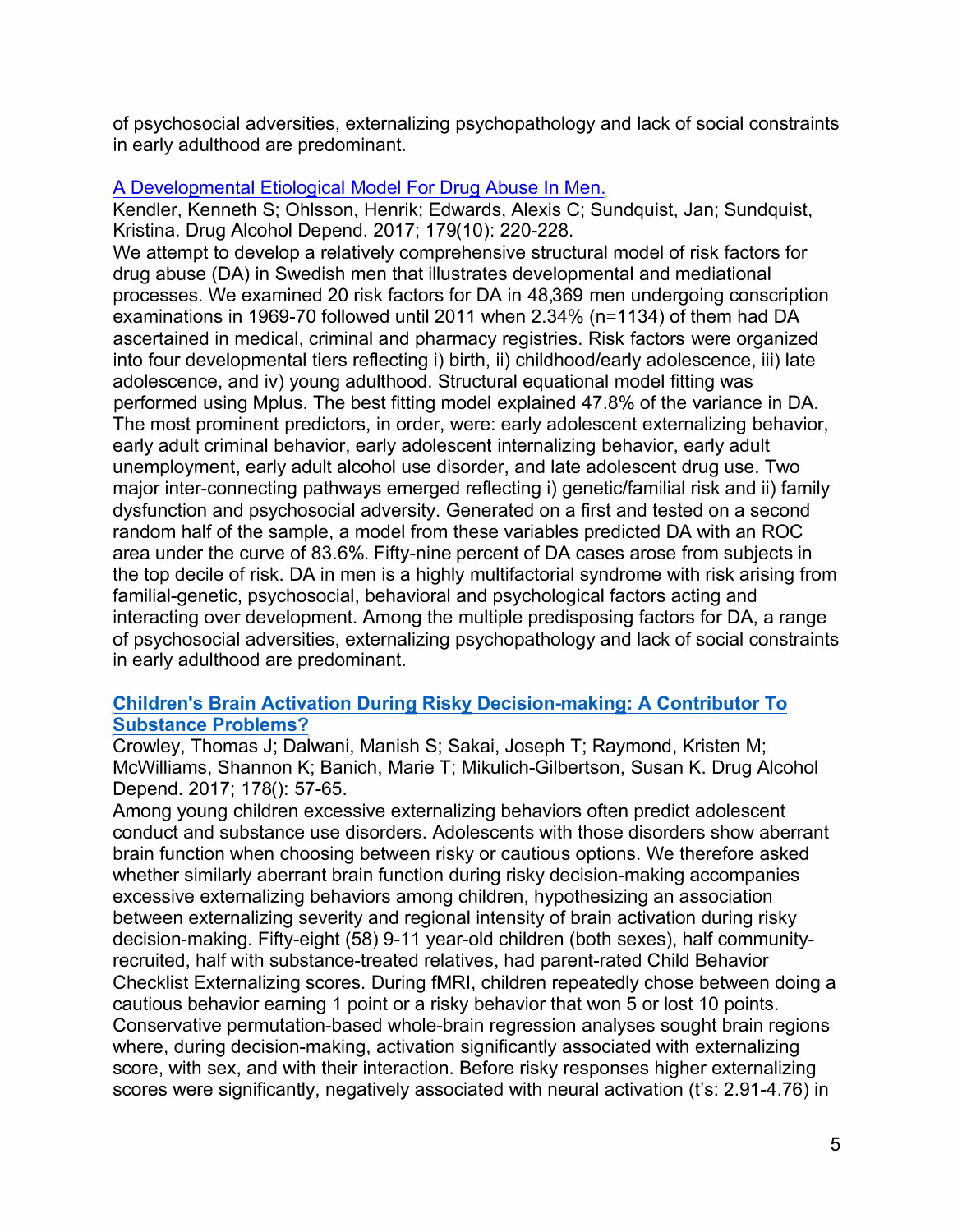**regions including medial prefrontal cortex (monitors environmental reward-punishment schedules), insula (monitors internal motivating states, e.g., hunger, anxiety), dopaminergic striatal and midbrain structures (anticipate and mediate reward), and cerebellum (where injuries actually induce externalizing behaviors). Before cautious responses there were no significant externalizing: activation associations (except in post hoc exploratory analyses), no significant sex di***ff***erences in activation, and no significant sex-by-externalizing interactions. Among children displaying more externalizing behaviors extensive decision-critical brain regions were hypoactive before risky behaviors. Such neural hypoactivity may contribute to the excessive real-life risky decisions that o***ft***en produce externalizing behaviors. Substance exposure, minimal here, was a very unlikely cause.** 

#### **Initial Validation of a Proxy Indicator of Functioning as a Potential Tool for Establishing a Clinically Meaningful Cocaine Use Outcome**

**Kiluk, Brian D.; Babuscio, Theresa A., Nich, Charla; Carroll, Kathleen M.** *Drug and Alcohol Dependence.* **2017; Available Online 14 August.** 

**Background: Establishing a non-abstinence cocaine use outcome as clinically meaningful has been elusive, in part due to the lack of association between cocaine use outcomes and meaningful indicators of long-term functioning. Methods: Using data pooled across 7 clinical trials evaluating treatments for cocaine (N=718), a dichotomous indicator of functioning was created to represent a meaningful outcome ('problem-free functioning' - PFF), defined as the absence of problems across non-substance-related domains on the Addiction Severity Index. Its validity was evaluated at multiple time points (baseline, end-of-treatment, terminal follow-up) and used to explore associations with cocaine use. Results: The percentage of participants meeting PFF criteria increased over time (baseline =18%; end- of treatment =32%; terminal follow-up =37%). At each time point, ANOVAs indicated those who met PFF criteria reported significantly less distress on the Brief Symptom Inventory and less perceived stress on the Perceived Stress Scale. Generalized linear models indicated categorical indices of selfreported cocaine use at the end of treatment were predictive of the probability of**  meeting PFF criteria during follow-up ( $β=-0.01$ ,  $p < 0.01$ ; 95% CI:  $-0.008$  to  $-0.003$ ), with those reporting 0 days or 1–4 days ('occasional' use) in the final month of treatment **showing an increased likelihood of achieving PFF. Conclusions: Initial validation of a proxy indicator of problem-free functioning demonstrated criterion validity and sensitivity to change over time.** *F***re***q***uency of cocaine use in the final month of treatment was associated with PFF during follow-up, with strongest associations between PFF and abstinence or 'occasional' use.** 

### **Public Health Benefit of Peer-Referral Strategies For Detecting Undiagnosed HIV Infection among High-Risk Heterosexuals In New York City.**

**Gwadz, Marya; Cleland, Charles M; Perlman, David C;** *H***agan,** *H***olly;** *J***enness, Samuel M;** *L***eonard, Noelle R; Ritchie, Amanda S; Kutnick, Alexandra.** *J* **Ac***q***uir Immune Defic Syndr. 2017; 74(5): 499-507.** 

**Identifying undiagnosed** *H***IV infection is necessary for the elimination of** *H***IV transmission in the United States. The present study evaluated the e***ff***icacy of 3 community-based approaches for uncovering undiagnosed** *H***IV among heterosexuals at**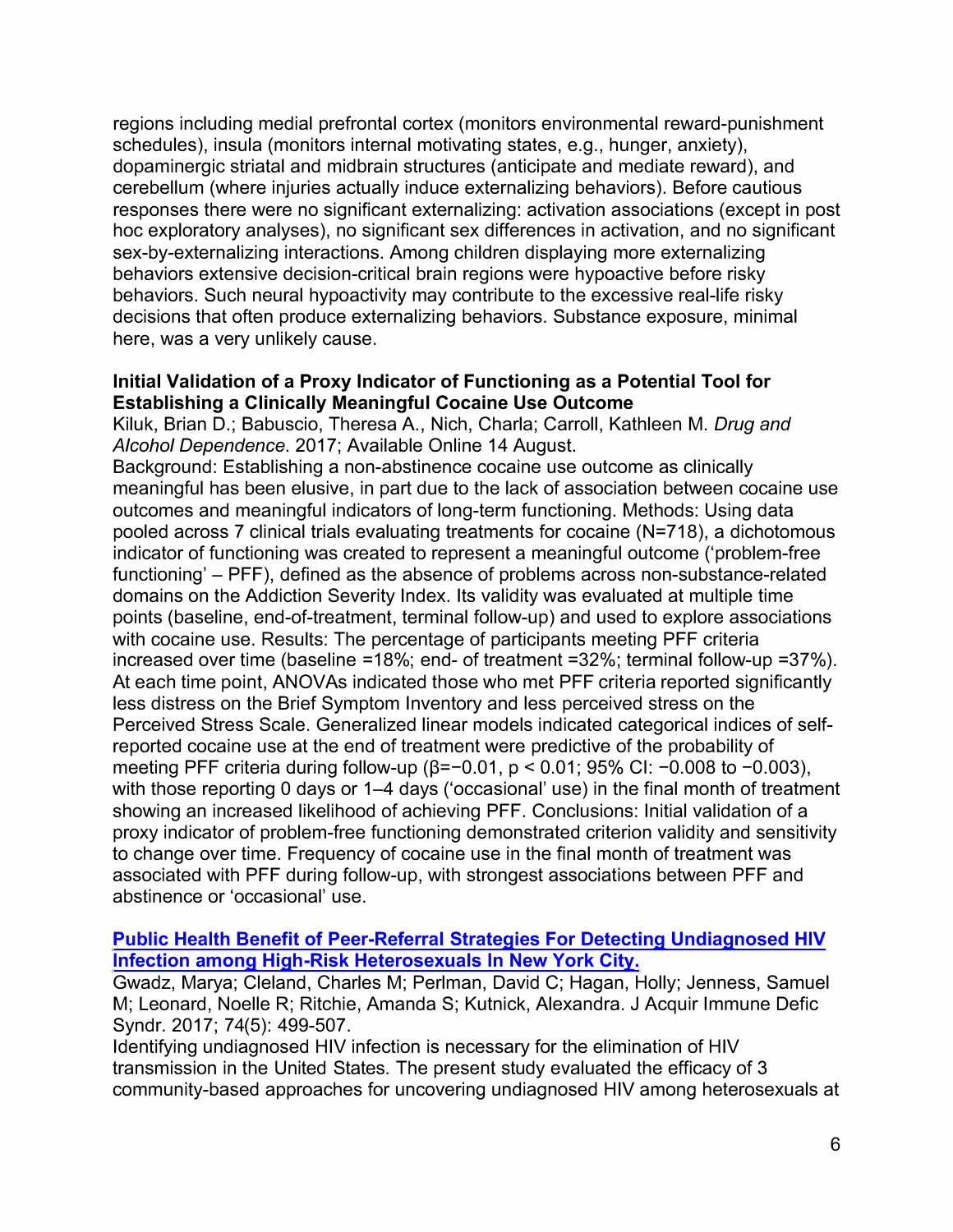**high-risk (HHR), who are mainly African American/Black and Hispanic. Heterosexuals comprise 24% of newly reported HIV infections in the United States, but experience complex multilevel barriers to HIV testing. We recruited African American/Black and Hispanic HHR in a discrete urban area with both elevated HIV prevalence and poverty rates. Approaches tested were (1) respondent-driven sampling (RDS) and confidential HIV testing in 2 sessions (n = 3116); (2) RDS and anonymous HIV testing in one session (n = 498); and (3) venue-based sampling (VBS) and HIV testing in a single session (n = 403). The main outcome was newly diagnosed HIV infection. RDS with anonymous testing and one session reached HHR with less HIV testing experience and more risk factors than the other approaches. Furthermore, RDS with anonymous (4.0%) and confidential (1.0%) testing yielded significantly higher rates of newly diagnosed HIV than VBS (0.3%). Thus peer-referral approaches were more efficacious than VBS for uncovering HHR with undiagnosed HIV, particularly a single-session/anonymous strategy, and have a vital role to play in efforts to eliminate HIV transmission.** 

### **Pathways To Preventing Substance Use Among Youth In Foster Care.**

**Kim, Hyoun K; Buchanan, Rohanna; Price, Joseph M. Prev Sci. 2017; 18(5): 567-576. Substance use problems are highly prevalent among youth in foster care. Such problems in adolescence have long-lasting implications for subsequent adjustment throughout adulthood and even across generations. Although several programs have**  demonstrated positive results in reducing substance use in at-risk youth, few studies have systemically examined how such programs work for foster youth and whether they **are effective for both genders. This study examined the efficacy of KEEP SAFE, a**  family-based and skill-focused program designed to prevent substance use and other related health risking behaviors among youth in foster care. We hypothesized that improving the caregiver-youth relationship would lead to later reductions in youth's; involvement with deviant peers, which subsequently would lead to less substance use, and that this mechanism would work comparably for both genders. A sample of 259 youth (154 girls, ages 11-17 years) in foster care and their caregivers participated in a randomized controlled trial and was followed for 18 months post-baseline. Results indicated that the intervention significantly reduced substance use in foster youth at 18 months post-baseline and that the intervention influenced substance use through two processes: youth's; improved quality of relationships with caregivers at 6 months postbaseline and fewer associations with deviant peers at 12 months post-baseline. This suggests that these two processes may be fruitful immediate targets in substance use **prevention programs f***o***r foster youth. We also found little gender differences in direct**  and mediating effects of the intervention, suggesting KEEP SAFE may be effective for **both genders in foster care.** 

### **Collaborative Care For Opioid And Alcohol Use Disorders In Primary Care: The SUMMIT Randomized Clinical Trial.**

Watkins, Katherine E; Ober, Allison J; Lamp, Karen; Lind, Mimi; Setodji, Claude; Osilla, Karen Chan; Hunter, Sarah B; McCullough, Colleen M; Becker, Kirsten; Iyiewuare, Praise O; Diamant, Allison; Heinzerling, Keith; Pincus, Harold Alan. JAMA Intern Med. **2017; (): .**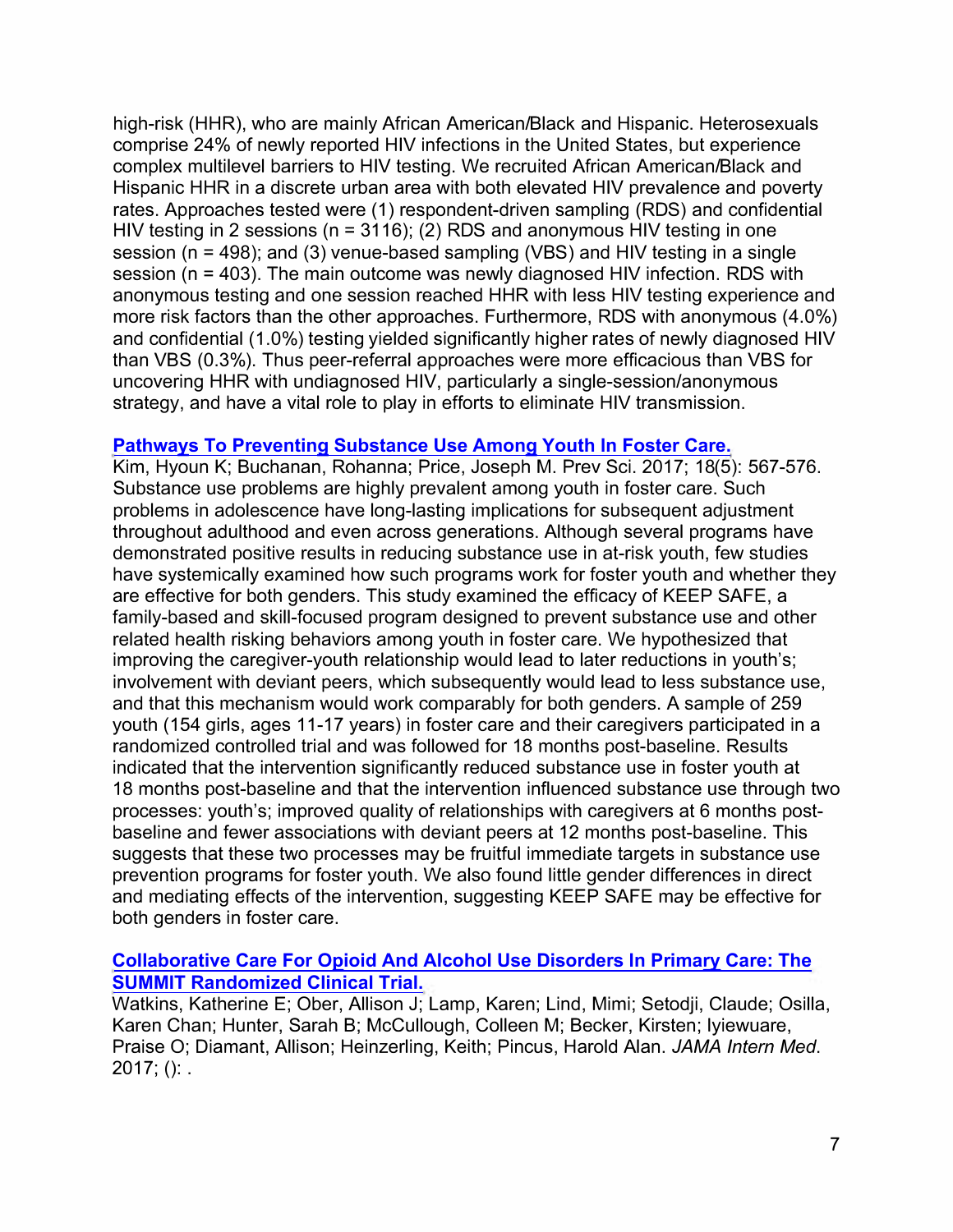**Primary care offers an important and underutilized setting to deliver treatment for opioid and/or alcohol use disorders (OAUD). Collaborative care (CC) is effective but has not been tested for GAUD.To determine whether CC for OAUD improves delivery of evidence-based treatments for OAUD and increases self-reported abstinence compared**  with usual primary care. A randomized clinical trial of 377 primary care patients with **OAUD was conducted in 2 clinics in a federally qualified health center. Participants were recruited from June 3, 2014 to January 15, 2016 and followed for 6 months.Of the 377 participants, 187 were randomized to CC and 190 were randomized to usual care; 77 (20.4%) of the participants were female, of whom 39 (20.9%) were randomized to CC and 38 (20.0%) were randomized to UC. The mean (SD) age of all respondents at baseline was 42 (12.0) years, 41 (11.7) years for the CC group, and 43 (12.2) yearsfor the UC group. Collaborative care was a system-level intervention, designed to increase the delivery of either a 6-session brief psychotherapy treatment and/or medicationassisted treatment with either sublingual buprenorphine/naloxone for opioid use disorders or long-acting injectable naltrexone for alcohol use disorders. Usual care participants were told that the clinic provided OAUD treatment and given a number for appointment scheduling and list of community referrals.The primary outcomes were use of any evidence-based treatment for OAUD and self-reported abstinence from opioids or alcohol at 6 months. The secondary outcomes included the Healthcare Effectiveness Data and Information Set (HEDIS) initiation and engagement measures, abstinence from other substances, heavy drinking, health-related quality of life, and consequences from GAUD.At 6 months, the proportion of participants who received any OAUD treatment was higher in the CC group compared with usual care (73 [39.0%] vs 32 [16.8%]; logistic model adjusted OR, 3.97; 95% Cl, 2.32-6.79; P < .001 ). A higher proportion of CC participants reported abstinence from opioids or alcohol at 6 months**   $(32.8\% \text{ vs } 22.3\%)$ ; after linear probability model adjustment for covariates  $(β = 0.12;$ **95% Cl, 0.01-0.23; P = .03). In secondary analyses, the proportion meeting the HEDIS initiation and engagement measures was also higher among CC participants (initiation, 31.6% vs 13.7%; adjusted OR, 3.54; 95% Cl, 2.02-6.20; P < .001; engagement, 15.5% vs 4.2%; adjusted OR, 5.89; 95% Cl, 2.43-14.32; P < .001) as was abstinence from opioids, cocaine, methamphetamines, marijuana, and any alcohol (26.3% vs 15.6%; effect estimate, = 0.13; 95% Cl, 0.03-0.23; P = .01 ).Among adults with OAUD in primary care, the SUMMIT collaborative care intervention resulted in significantly more access to treatment and abstinence from alcohol and drugs at 6 months, than usual care.clinicaltrials.gov Identifier: NCT01810159.** 

#### **Major Depressive Disorder, Suicidal Thoughts And Behaviours, And Cannabis Involvement In Discordant Twins: A Retrospective Cohort Study.**

**Agrawal, Arpana; Nelson, Elliot C; Bucholz, Kathleen K; Tillman, Rebecca; Grucza, Richard A; Statham, Dixie J; Madden, Pamela At; Martin, Nicholas G; Heath, Andrew C; Lynskey, Michael T. Lancet Psychiatry. 2017; 4(9): 706-714.** 

**Early and frequent cannabis use are associated with an increased likelihood of major depressive disorder (MOD) as well as suicidal thoughts and behaviours. We identify associations between aspects of cannabis use, MOD, and suicidal thoughts and behaviours and examine whether such associations persist after accounting for those predisposing factors, including genetic liability and early family environment, that are**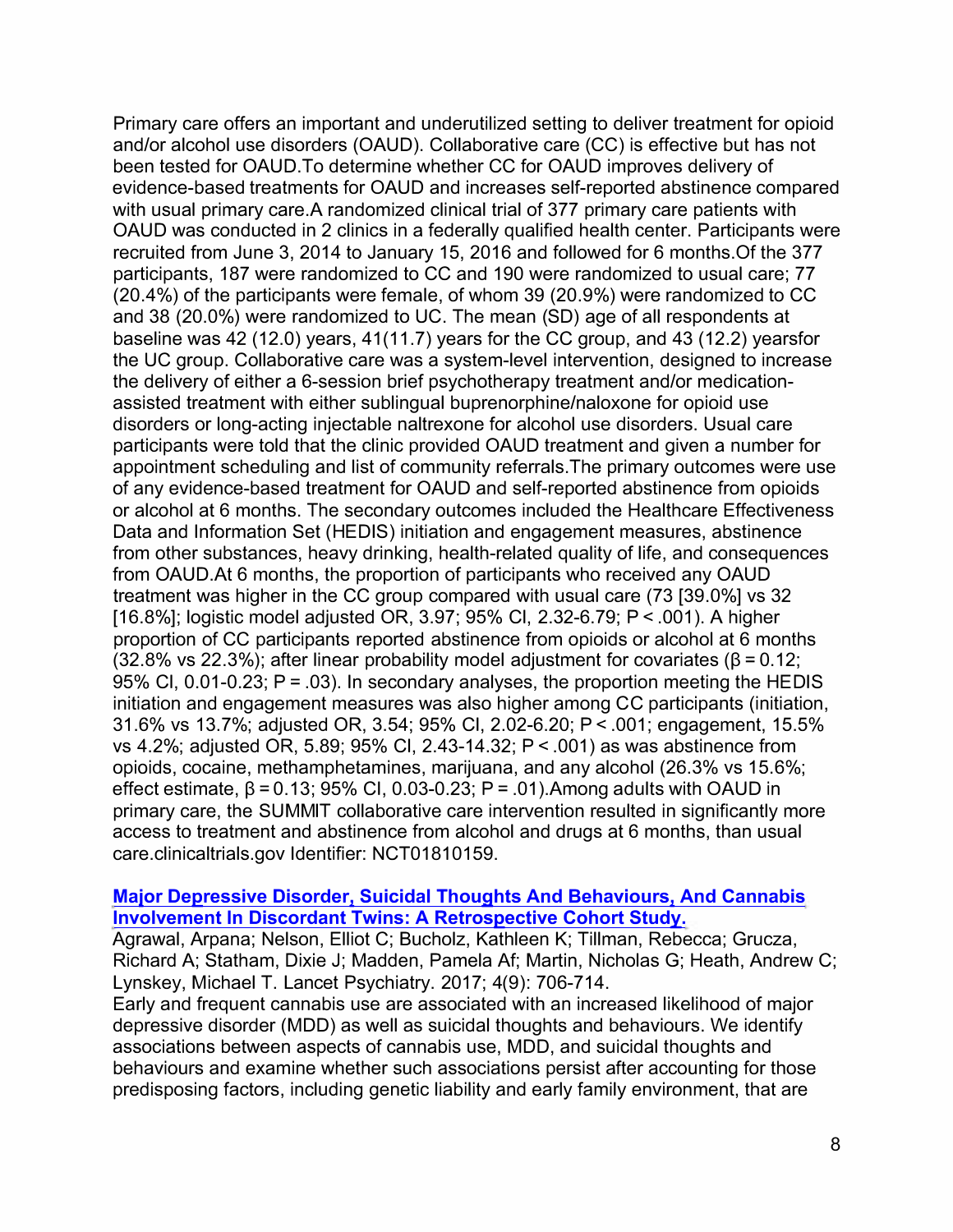**shared by identical twins who are discordant for cannabis exposure. Any residual association in such identical pairs might be indicative of individual-specific pathways that might be of a causal nature. We did a logistic regression analysis of cannabis use from retrospective data on same-sex male and female twin pairs drawn from 3 studies that had recruited twins from the Australian Twin Registry, 1992-93 (sample 1 ), 1996- 2000 (sample 2), and 2005-09 (sample 3). We studied associations between early use and frequent use of cannabis and MOD, suicidal ideation (ever and persistent), and suicide plan and attempt in the full sample as well as in pairs of monozygotic and dizygotic twins that were discordant for each measure of cannabis involvement at a single timepoint. Significant monozygotic associations were further adjusted for covariates, such as early alcohol or nicotine use, early dysphoric or anhedonic mood, conduct disorder, and childhood sexual abuse.** *I***nteractions between each cannabis measure and sex, sample or study effects, and birth year category were also examined as covariates.** *I***n 13 9***8***6 twins (61***8***1 monozygotic and** *78***05 dizygotic), cannabis use ranged from 13***4***5 (30·***4%***) of** *44***32 people in sample 1 to 22***7***5 (69·0***%***) of 3299 in sample 3. Mean age of first cannabis use ranged from 1***7***·9 years (SD 3·3) in sample 3**  to 21 $\cdot$ 1 years (5 $\cdot$ 2) in sample 1, and frequent use ( $\ge$ 100 times) was reported by 214 **(15·9***%***) of 13***4***5 users in sample 1 and** *4***99 (21 ·9***%***) of 22***7***5 in sample 3. The prevalence of suicidal ideation ranged from 1102 (2***4***·9***%***) of** *44***32 people in sample 1 to 16***44* **(26·3***%***) of 6255 people in sample 2 and** *8***65 (26·2***%***) of 3299 people in sample 3.**  *P***revalence of MOD ranged from 901 (20·3***%***) people in sample 1 to 1***77***3 (2***8***·3***%***) in sample 2. The monozygotic twin who used cannabis frequently was more li***k***ely to report MOD (odds ratio 1 ·9***8***, 95***% C***l 1 ·11-3·53) and suicidal ideation (2·***47***, 1 ·19-5·10) compared with their identical twin who had used cannabis less frequently, even af***t***er adjustment for covariates.** *F***or early cannabis use, the monozygotic point estimate was not significant but could be equated to the significant dizygotic estimate, suggesting a possible association with suicidal ideation. The increased li***k***elihood of MOD and suicidal ideation in frequent cannabis users cannot be solely attributed to common predisposing factors** 

#### **Trends** *I***n Recei***pt O***f** *B***u***p***renor***p***hine And** *N***altrexone** *F***or** *Op***ioid** *U***se Disorder Amon***g*  **Adolescents And** *Y***oun***g* **Adults, 2001-201***4***.**

*H***adland, Scott** *E;* **Wharam,** *J F***ran***k;* **Schuster, Mar***k* **A***;* **Zhang,** *F***ang***;* **Samet,** *J***effrey** *H; L***arochelle, Marc R.** *J***AMA** *P***ediatr. 201***7;* **1***7***1(***8***)***: 747***-***7***55.** 

*O***pioid use disorder (***OU***D) frequently begins in adolescence and young adulthood.**  *I***ntervening early with pharmacotherapy is recommended by major professional organizations.** *N***o prior national studies have examined the extent to which adolescents and young adults (collectively termed youth) with** *OU***D receive pharmacotherapy. To identify time trends and disparities in receipt of buprenorphine and naltrexone among youth with** *OU***D in the** *U***nited States. A retrospective cohort study was conducted using deidentified data from a national commercial insurance database.** *E***nrollment and complete health insurance claims of 9.***7* **million youth, aged 13 to 25 years were analyzed, identifying individuals who received a diagnosis of** *OU***D between** *J***anuary 1, 2001, and** *J***une 30, 201***4***, with final follow-up date December 31, 201***4***. Analysis was conducted from April 25 to December 31, 2016. Time trends were identified and multivariable logistic regression was used to determine sociodemographic factors**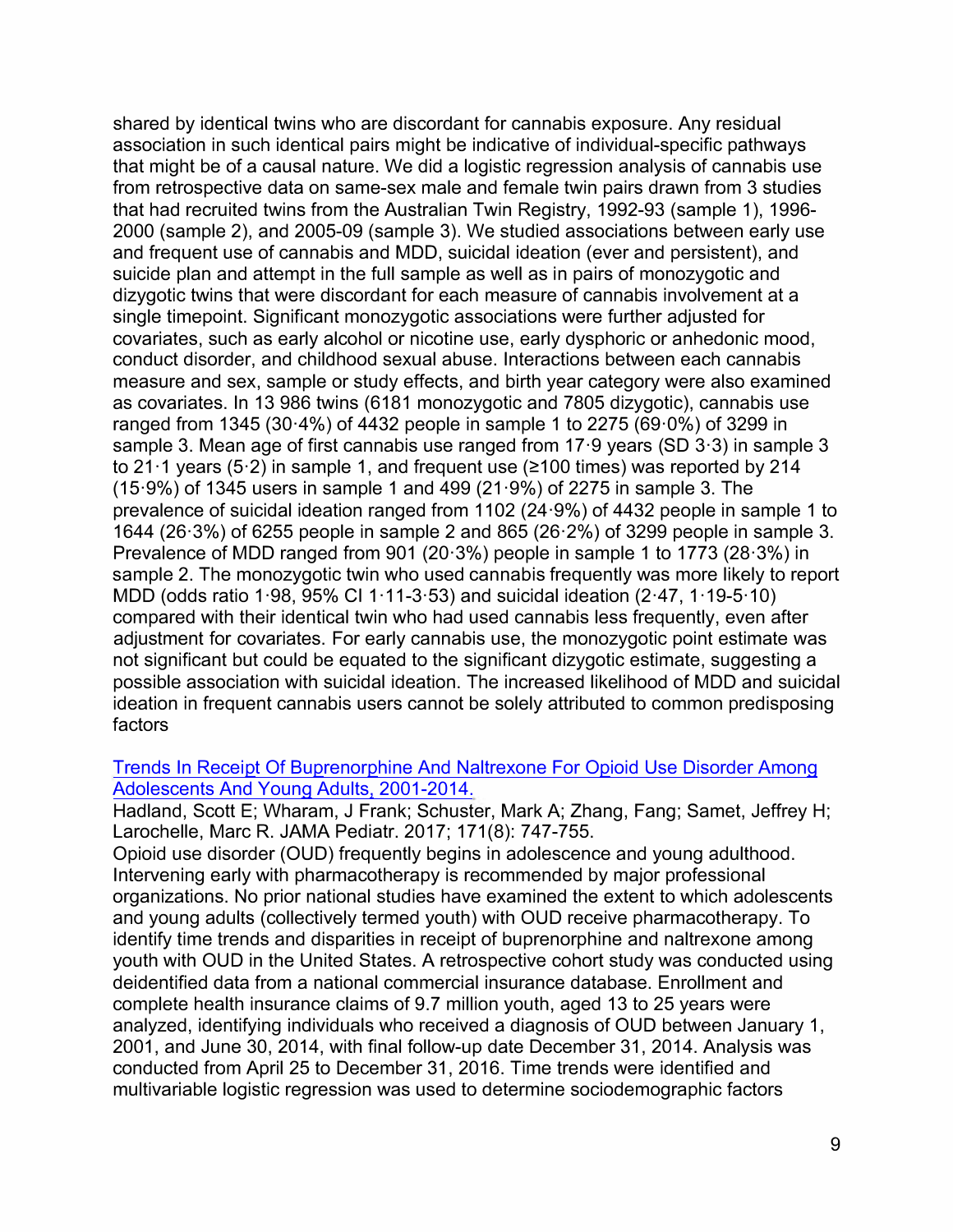**associated with medication receipt. Sex, age, race/ethnicity, neighborhood education and poverty levels, geographic region, census region, and year of diagnosis. Dispensing of a medication (buprenorphine or naltrexone) within 6 months of first receiving an OUD diagnosis. Among 20 822 youth diagnosed with OUD (0.2% of the 9.7 million sample), 13 698 (65.8%) were male and 17 119 (82.2%) were non-Hispanic white. Mean (SD) age was 21.0 (2.5) years at the first observed diagnosis. The diagnosis rate of OUD increased nearly 6-fold from 2001 to 2014 (from 0.26 per 100 000 person-years to 1.51 per 100 000 person-years). Overall, 5580 (26.8%) youth were dispensed a medication within 6 months of diagnosis, with 4976 (89.2%) of medication-treated youth receiving buprenorphine and 604 (10.8%) receiving naltrexone. Medication receipt increased more than 10-fold, from 3.0% in 2002 (when buprenorphine was introduced) to 31.8% in 2009, but declined in subsequent years (27.5% in 2014). In multivariable analyses, younger individuals were less likely to receive medications, with adjusted probability for age 13 to 15 years, 1.4% (95% Cl, 0.4%-2.3%); 16 to 17 years, 9.7% (95% Cl, 8.4% 11.1%); 18 to 20 years, 22.0% (95% Cl, 21.0%-23.0%); and 21 to 25 years, 30.5% (95% Cl, 30.0%-31.5%) (P < .001 for difference). Females (7124 [20.3%]) were less likely than males (13 698 [24.4%]) to receive medications (P < .001 ), as were non-Hispanic black (105 [14.8%]) and Hispanic (1165 [20.0%]) youth compared with non-Hispanic white (17 119 [23.1 %]) youth (P < .001 ).In this first national study of buprenorphine and naltrexone receipt among youth, dispensing increased over time. Nonetheless, only 1 in 4 commercially insured youth with OUD received pharmacotherapy, and disparities based on sex, age, and race/ethnicity were observed.** 

# **Staff Publications**

**Crump, A.D., Etz, K., Arroyo, J.A. Hemberger, N. and Srinivasan, S. Accelerating and Strengthening Native American Health Research Through a Collaborative NIH Initiative. Prev Sci (2017). https://doi.org/10.1007/s11121-017-0854-5.** 

**Meredith S. Shiels, Neal D. Freedman, David Thomas, Amy Berrington de Gonzalez. Trends in U.S. Drug Overdose Deaths in non-Hispanic Blacks, Hispanics, and non-Hispanic Whites: 2000-2015.** *Annals of Internal Medicine,* **2017.** 

# **STAFF HIGHLIGHTS**

### **Staff Awards**

### **Staff Changes**